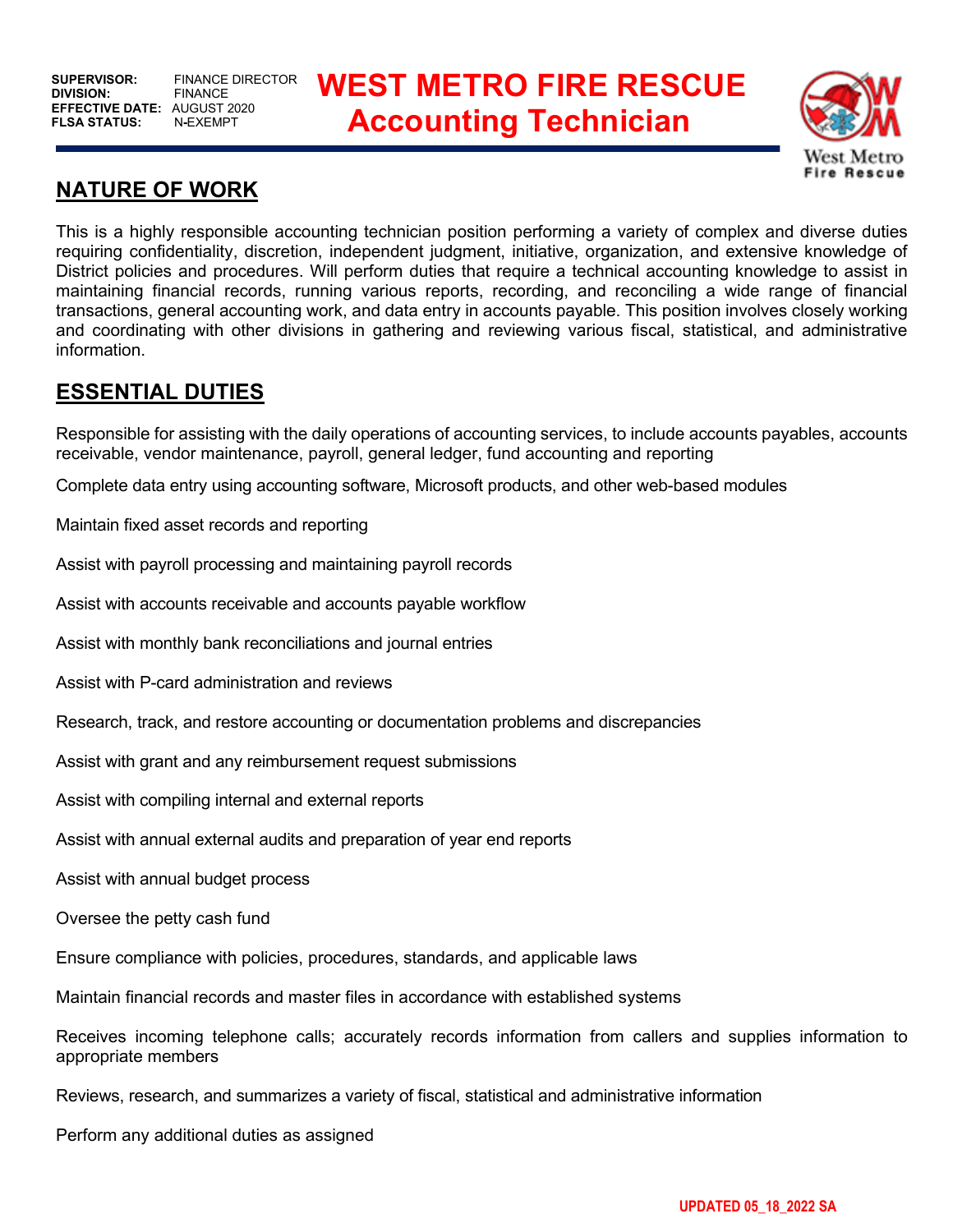# **REQUIRED KNOWLEDGE, SKILLS, AND ABILITIES**

Knowledge of general accounting practices, procedures, and applications, budget preparation process

Knowledge of accounting software, spreadsheets, and financial reports

Knowledge of filing and record keeping tasks

Knowledge of Microsoft Office Suite software applications

Knowledge of modern office practices, procedures, and equipment

Knowledge of modern telecommunication devices and smart devices

Proficient with basic math, English, writing, and typing

Proficient with basic operation of computers, printers, copiers, scanners, smart devices, and other office equipment

Ability to prepare financial reports, maintain ledgers, journals, and spreadsheets

Ability to accurately enter data into automated system, use spreadsheets and database software packages

Ability to remain calm under time-sensitive pressure situations and assignments

Ability to adjust rapidly to prioritized work schedule and manage multiple tasks

Ability to problem solve, troubleshoot, and work through routine challenges

Ability to maintain an amiable and effective working relationship and positive attitude with fellow employees, other agencies, vendors, and the public

Ability to understand and follow moderately complex oral and written instruction

Ability to handle sensitive information with confidentiality and professionalism

Ability to interpret and follow directions, instructions, manuals, and software tutorials

Ability to stand, sit, file, and transfer documents to various locations

Ability to always use good judgment

# **MATERIALS AND EQUIPMENT DIRECTLY USED**

Position operates computer terminals, keyboards, typewriter, telephone, fax machine, photocopy machine, calculator, postage scale and meter, books, files, paper shredder, and smart devices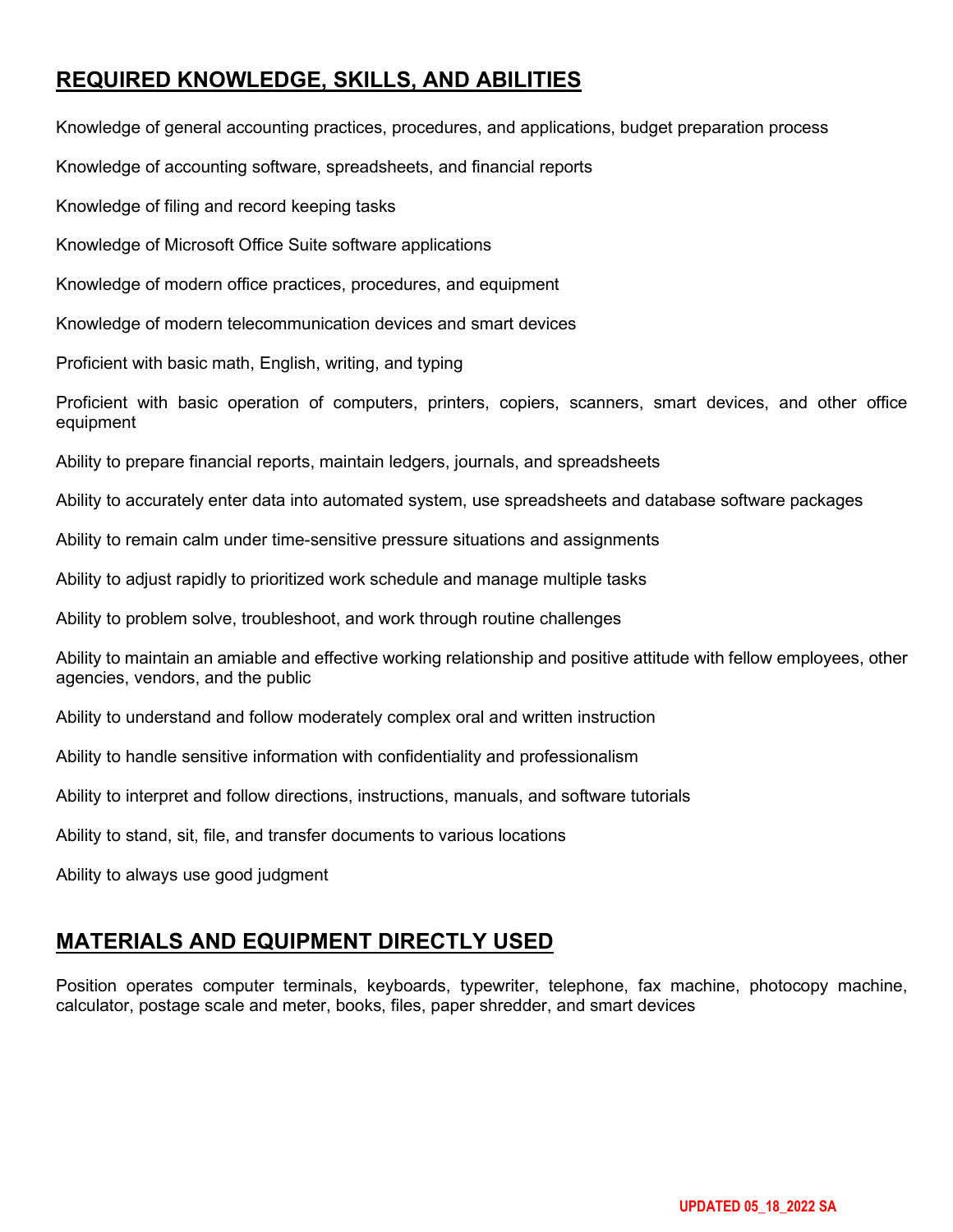# **JOB REQUIREMENTS EDUCATION AND EXPERIENCE**

#### **ENTRY LEVEL**

- Associates degree or equivalent (60 credit hours in business, finance, or related field)
- Familiarity with modern accounting software
- Must type 50 words per minute or greater
- One year accounting experience, preference with-in government fund accounting
- One year experience with accounts receivable and accounts payable functions
- 2 years of governmental/private district experience as a finance technician or related role
- 2 years of documented excellent work performance in role or equivalent
- Must be proficient in Microsoft Word, Publisher, Excel, and Outlook
- Strong customer service, telephone, and communication skills
- Must be proficient in math and English
- Must have great customer service to all facets of organization
- Ability to multitask while maintaining complex schedules and managing administrative support
- Must be proficient with utilization of smart devices

#### **MASTERY LEVEL**

- Bachelor's Degree in business, finance, or related field
- Fundamental Payroll Certification (FPC) or equivalent
- Mastery of data entry in A/R and A/P software
- Mastery of data reconciliation in financial platforms
- 5 years of governmental/private district experience in finance technician role or related role
- 5 years of documented excellent work performance in role or equivalent
- Ability to serve as back-up for payroll processing
- Demonstrate ability to effectively communicate with-in all facets of the job
- Ability to multitask, prioritize and meet deadlines assigned proficiently
- Provides excellent customer service to all employees, clients and personnel

# **OTHER NECESSARY SPECIAL REQUIREMENTS**

Must be at least 18 years of age. Must possess a valid Colorado Driver's License (or be eligible to obtain by time of employment) and exhibit a safe driving record. Failure to maintain a valid Driver's License and safe driving record is subject to Administrative Procedure #4104: Operation and Use of District Vehicles. Background investigation, polygraph, physical examination, and a substance screening required prior to employment.

This is primarily sedentary office work. Must demonstrate the ability to meet the physical demands of the job including the ability to retrieve information from various locations in the office when needed. May include exposure to periods of high activity and high stress under demanding conditions. The position requires a great deal of communication with employees, the public and outside agencies. While performing the duties of this job, the candidate is regularly required to sit, talk, and hear. The employee is occasionally required to use hands to finger, handle, or feel objects, tools or controls; reach with hands and arms; stoop; kneel; or crouch.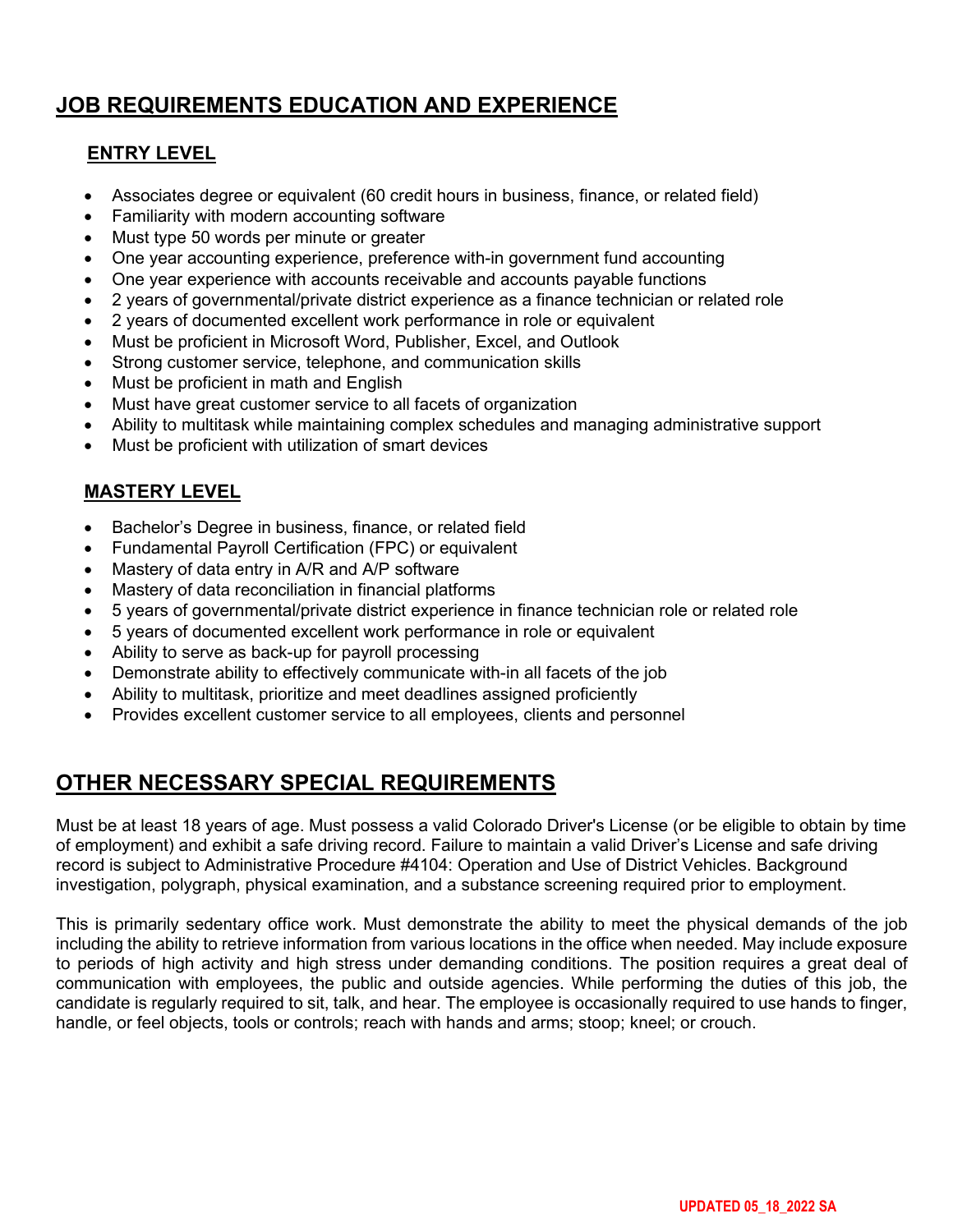# **PHYSICAL DEMAND CHARACTERISTICS OF JOB**

| <b>KEY:</b>                   |                                                         |
|-------------------------------|---------------------------------------------------------|
| Never $=$                     | not required                                            |
| <b>Occasionally (OCC)=</b>    | 1% to 32% of workday (1 min. to 2.5 hrs. of 8-hr. day)  |
| <b>Frequently (FREQ)=</b>     | 33% to 66% of workday (2.6 to 5.25 hrs. of 8-hr. day)   |
| <b>Constantly (CONSTANT)=</b> | 67% to 100% of workday (5.3 to 8 hrs. out of 8-hr. day) |
| <b>Essential =</b>            | Е                                                       |
| Marginal $=$                  | M                                                       |

| <b>FUNCTION</b>                                                          | <b>NEVER</b> | <b>OCC</b> | <b>FREQ</b> | <b>CONSTANT</b> | E/M | <b>COMMENTS</b>                                                      |
|--------------------------------------------------------------------------|--------------|------------|-------------|-----------------|-----|----------------------------------------------------------------------|
| <b>SITTING</b>                                                           |              |            | X----       | -----X          | E   | Sits for prolonged periods of time doing<br>office work              |
| <b>STANDING</b>                                                          |              |            | X           |                 | E   | Depends on the amount of copier / filing<br>work assigned            |
| <b>WALKING</b>                                                           |              | X          |             |                 | E   | To and from meetings, copy room                                      |
| <b>PUSHING</b>                                                           |              | X          |             |                 | E   | File Boxes, Delivery Packages, Cleaning<br>supplies, Office supplies |
| <b>PULLING</b>                                                           |              | X          |             |                 | E   | File Boxes, Delivery Packages, Cleaning<br>supplies, Office supplies |
| <b>REACHING</b><br><b>FORWARD AND</b><br><b>AWAY FROM</b><br><b>BODY</b> |              |            | X           |                 | E   | Filing, answering phones, driving, supply<br>room, mailroom          |
| <b>REACHING</b><br><b>BELOW WAIST</b>                                    |              | X          |             |                 | E   | Supply room, office work, and to access<br>low areas, mailroom       |
| <b>DRIVING</b>                                                           |              | X          |             |                 | Е   |                                                                      |
| <b>CLIMBING</b><br><b>LADDERS</b>                                        |              | X          |             |                 | M   | In archive room                                                      |
| <b>WORKING AT</b><br><b>HEIGHTS</b>                                      |              | X          |             |                 | M   | In archive room                                                      |
| <b>TWISTING AT</b><br><b>NECK</b>                                        |              |            | $\times$    |                 | E   | Filing, Computer work, Answering<br>Telephone                        |
| <b>TWISTING AT</b><br><b>WAIST</b>                                       |              | X          |             |                 | E   | Filing, Using Copier                                                 |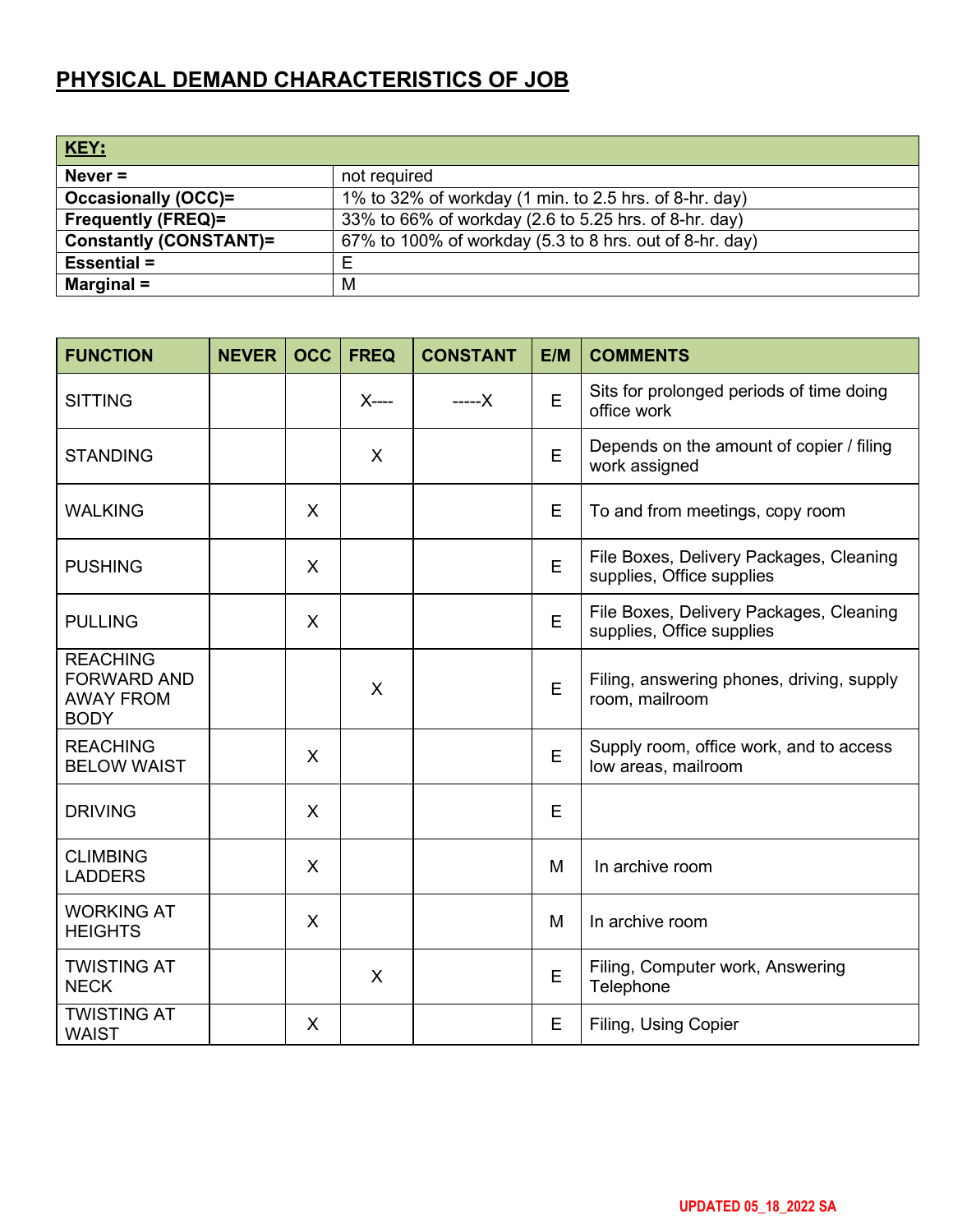| KEY:                          |                                                         |
|-------------------------------|---------------------------------------------------------|
| Never $=$                     | not required                                            |
| <b>Occasionally (OCC)=</b>    | 1% to 32% of workday (1 min. to 2.5 hrs. of 8-hr. day)  |
| <b>Frequently (FREQ)=</b>     | 33% to 66% of workday (2.6 to 5.25 hrs. of 8-hr. day)   |
| <b>Constantly (CONSTANT)=</b> | 67% to 100% of workday (5.3 to 8 hrs. out of 8-hr. day) |
| <b>Essential =</b>            | Е                                                       |
| Marginal $=$                  | М                                                       |

# **PHYSICAL DEMAND CHARACTERISTICS OF JOB CONTINUED**

| <b>FUNCTION</b>                                                     | <b>NEVER</b> | <b>OCC</b> | <b>FREQ</b> | <b>CONSTANT</b> | E/M | <b>COMMENTS</b>                                                      |
|---------------------------------------------------------------------|--------------|------------|-------------|-----------------|-----|----------------------------------------------------------------------|
| <b>BENDING AT</b><br><b>WAIST</b>                                   |              | X          |             |                 | Е   | Reach low areas, Pick-up boxes, files                                |
| <b>SQUATTING</b><br><b>AT KNEES</b>                                 |              | X          |             |                 | E   | File, reach low areas, mailroom, supply<br>room                      |
| <b>CRAWLING</b>                                                     | X            |            |             |                 | N/A | <b>Never</b>                                                         |
| <b>CLIMBING /</b><br><b>WALKING</b><br><b>STAIRS</b>                |              | X          |             |                 | E   | To access Administration building when<br>elevator is broken         |
| <b>KNEELING</b>                                                     |              | X          |             |                 | E   | To perform office work, stocking at supply<br>room, mailroom, filing |
| <b>REACHING</b><br><b>ABOVE</b><br><b>SHOULDER</b><br><b>HEIGHT</b> |              | X          |             |                 | E   | Stocking supply room, file, access high<br>shelves                   |

# **STRENGTH DEMANDS**

| LIFTING,<br><b>CARRYING,</b><br><b>PUSHING,</b><br><b>PULLING</b> | <b>NEVER</b> | <b>OCC</b> | <b>FREQ</b> | <b>CONSTANT</b> | E/M       | <b>COMMENTS</b>                                           |
|-------------------------------------------------------------------|--------------|------------|-------------|-----------------|-----------|-----------------------------------------------------------|
| UNDER 10 LBS.                                                     |              |            | X           |                 | E         | Office supplies, File Boxes, mail bag,<br>packages, books |
| 10 TO 20 LBS.                                                     |              | X          |             |                 | E         | Files boxes, Package Deliveries                           |
| 21 TO 50 LBS.                                                     |              | X          |             |                 | Е         | File boxes up to 30 LBS                                   |
| 51 TO 100 LBS.                                                    | X            |            |             |                 | N/A       |                                                           |
| OVER 100 LBS.                                                     | X            |            |             |                 | <b>NA</b> |                                                           |